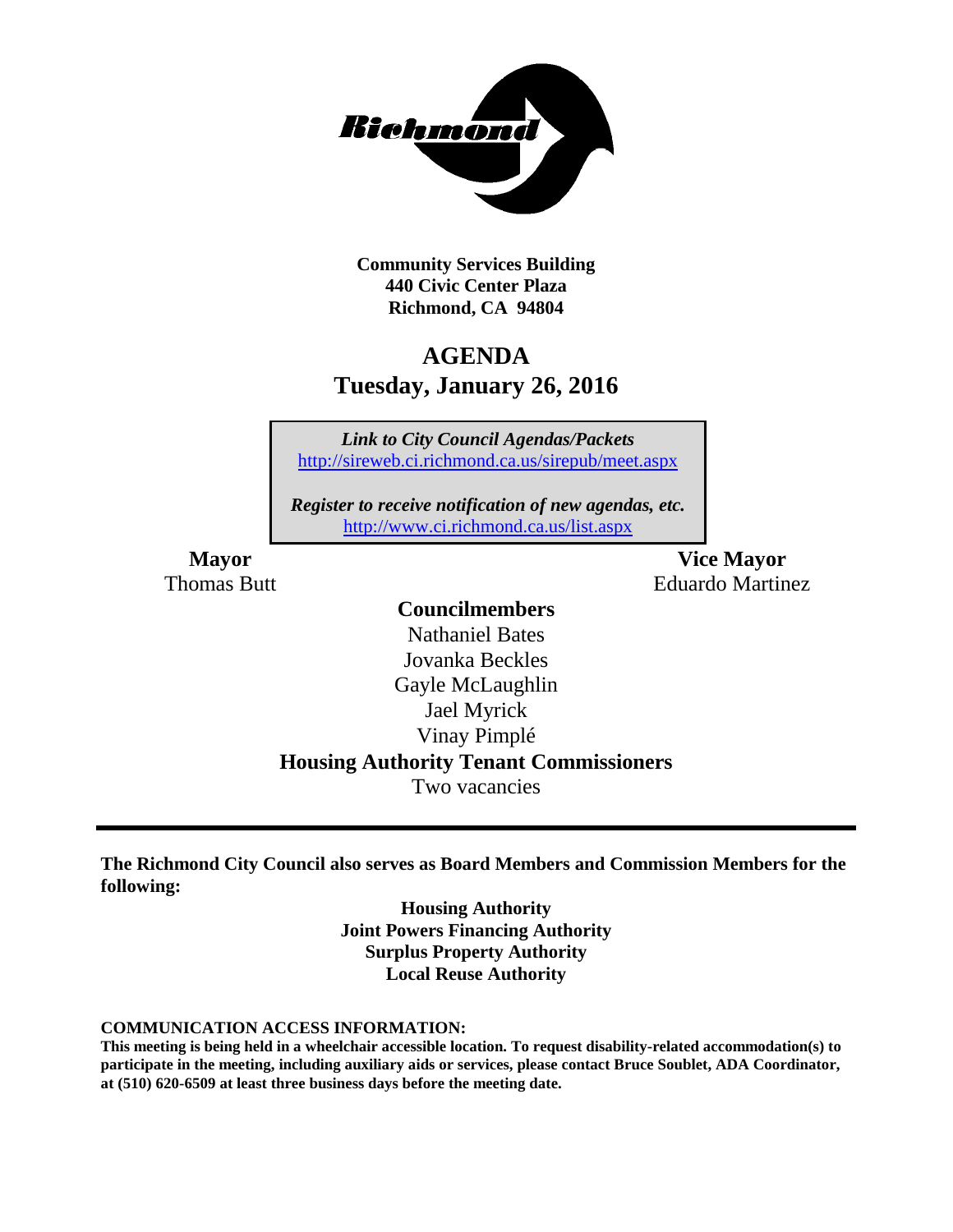# **MEETING PROCEDURES**

The City of Richmond encourages community participation at its City Council meetings and has established procedures that are intended to accommodate public input in a timely and time-sensitive way. As a courtesy to all members of the public who wish to participate in City Council meetings, please observe the following procedures:

**PUBLIC COMMENT ON AGENDA ITEMS:** Anyone who desires to address the City Council on items appearing on the agenda must complete and file a pink speaker's card with the City Clerk **prior** to the City Council's consideration of the item. Once the City Clerk has announced the item, no person shall be permitted to speak on the item other than those persons who have submitted their names to the City Clerk. Your name will be called when the item is announced for discussion. **Each speaker will be allowed TWO (2) MINUTES to address the City Council on NON-PUBLIC HEARING items listed on the agenda.**

**OPEN FORUM FOR PUBLIC COMMENT:** Individuals who would like to address the City Council on matters not listed on the agenda or on items remaining on the consent calendar may do so under Open Forum. All speakers must complete and file a pink speaker's card with the City Clerk **prior** to the commencement of Open Forum. The amount of time allotted to individual speakers shall be determined based on the number of persons requesting to speak during this item. **The time allocation for each speaker will be as follows:** 15 or fewer speakers, a maximum of 2 minutes; 16 to 24 speakers, a maximum of 1 and one-half minutes; and 25 or more speakers, a maximum of 1 minute.

## **SPEAKERS ARE REQUESTED TO OCCUPY THE RESERVED SEATS IN THE FRONT ROW BEHIND THE SPEAKER'S PODIUM AS THEIR NAME IS ANNOUNCED BY THE CITY CLERK.**

**CONSENT CALENDAR:** Consent Calendar items are considered routine and will be enacted, approved or adopted by one motion unless a request for removal for discussion or explanation is received from the audience or the City Council. A member of the audience requesting to remove an item from the Consent Calendar must first complete a speaker's card and discuss the item with a City staff person who has knowledge of the subject material, prior to filing the card with the City Clerk and **prior** to the City Council's consideration of Agenda Review. An item removed from the Consent Calendar may be placed anywhere on the agenda following the City Council's agenda review.

**CONDUCT AT MEETINGS:** Richmond City Council meetings are limited public forums during which the City strives to provide an open, safe atmosphere and promote robust public debate. Members of the public, however, must comply with state law, as well as the City's laws and procedures and may not actually disrupt the orderly conduct of these meetings. The public, for example, may not shout or use amplifying devices, must submit comment cards and speak during their allotted time, may not create a physical disturbance, may not speak on matters unrelated to issues within the jurisdiction of the City Council or the agenda item at hand, and may not cause immediate threats to public safety.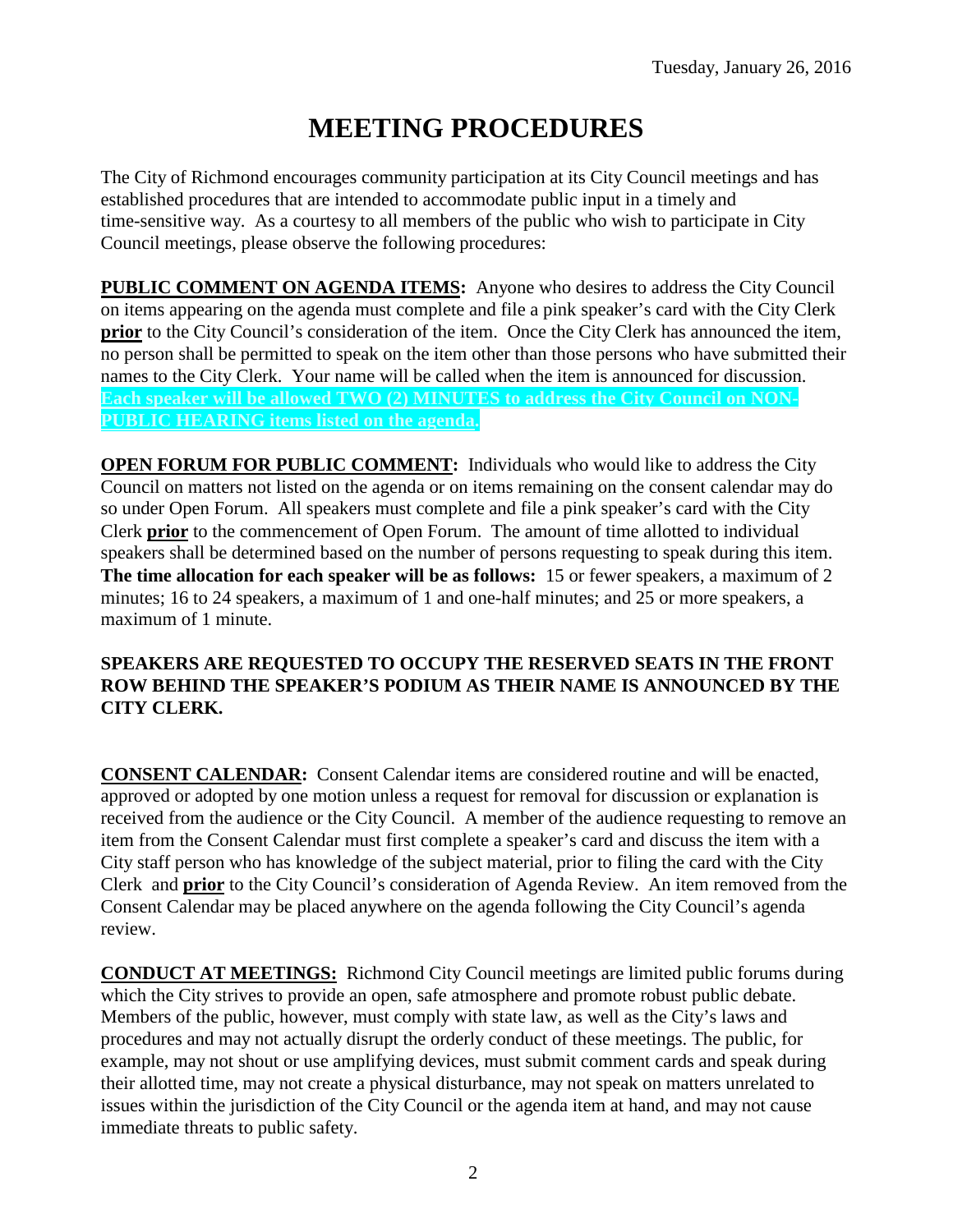**CITY HARASSMENT POLICY:** The City invites public comment and critique about its operations, including comment about the performance of its public officials and employees, at the public meetings of the City Council and boards and commissions. However, discriminatory or harassing comments about or in the presence of City employees, even comments by third parties, may create a hostile work environment, if severe or pervasive. The City prohibits harassment against an applicant, employee, or contractor on the basis of race, religious creed, color, national origin, ancestry, physical disability, medical condition, mental disability, marital status, sex (including pregnancy, childbirth, and related medical conditions), sexual orientation, gender identity, age or veteran status, or any other characteristic protected by federal, state or local law. In order to acknowledge the public's right to comment on City operations at public meetings, which could include comments that violate the City's harassment policy if such comments do not cause an actual disruption under the Council Rules and Procedures, while taking reasonable steps to protect City employees from discrimination and harassment, City Boards and Commissions shall adhere to the following procedures. If any person makes a harassing remark at a public meeting that violates the above City policy prohibiting harassment, the presiding officer of the meeting may, at the conclusion of the speaker's remarks and allotted time: (a) remind the public that the City's Policy Regarding Harassment of its Employees is contained in the written posted agenda; and (b) state that comments in violation of City policy are not condoned by the City and will play no role in City decisions. If any person makes a harassing remark at a public meeting that violates the above City policy, any City employee in the room who is offended by remarks violating the City's policy is excused from attendance at the meeting. No City employee is compelled to remain in attendance where it appears likely that speakers will make further harassing comments. If an employee leaves a City meeting for this reason, the presiding officer may send a designee to notify any offended employee who has left the meeting when those comments are likely concluded so that the employee may return to the meeting. The presiding officer may remind an employee or any council or board or commission member that he or she may leave the meeting if a remark violating the City's harassment policy is made. These procedures supplement the Council Rules and Procedures relating to disruption of orderly conduct at Council meetings.

Any law enforcement officer on duty or whose service is commanded by the presiding officer shall be Sergeant-at-Arms of the Council meetings. He/she, or they, shall carry out all orders and instructions given by the presiding officer for the purpose of maintaining order and decorum at the Council meetings (City Council Rules of Procedure and Order Section III F, RMC Section 2.12.030).

**\*\*\*\*\*\*\*\*\*\*\*\*\*\*\*\*\*\*\*\*\*\*\*\*\*\*\*\*\*\*\*\*\*\*\*\*\*\*\*\*\*\*\*\*\*\*\*\*\*\*\*\*\*\*\*\*\*\***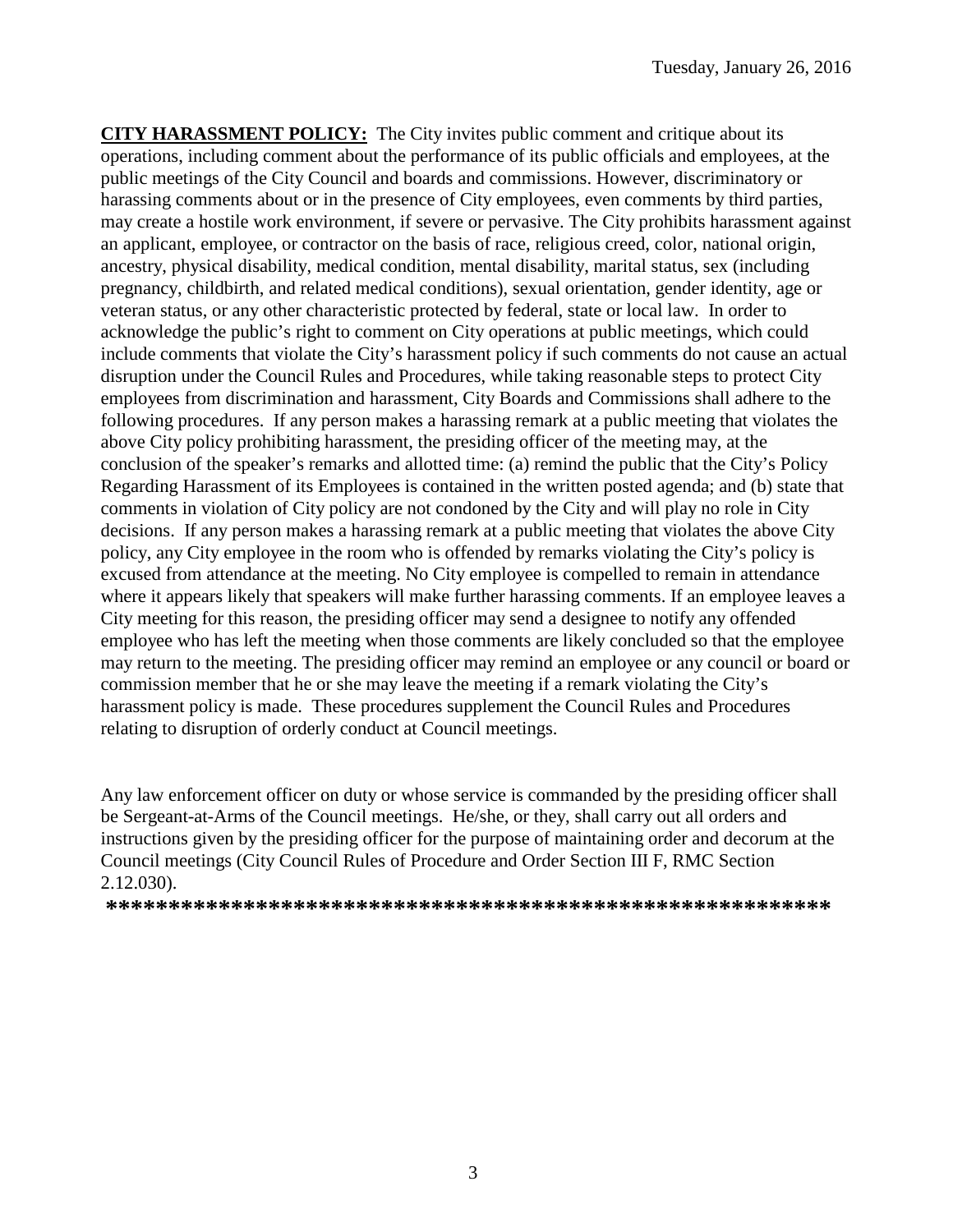# **REGULAR MEETING OF THE RICHMOND CITY COUNCIL**

6:30 p.m.

## **A. PLEDGE TO THE FLAG**

- **B. ROLL CALL**
- **C. STATEMENT OF CONFLICT OF INTEREST**
- **D. AGENDA REVIEW**

#### **E. PRESENTATIONS, PROCLAMATIONS, AND COMMENDATIONS**

- **E-1.** ANNOUNCE City of Richmond Board, Commission and Committee vacancies as of January 26, 2016, and ask that interested residents send applications to the City Clerk - Mayor Tom Butt (620-6503).
- **E-2.** PROCLAMATION to acknowledge the life and legacy of Judge George D. Carroll and thereby honor him for being a trailblazer and pillar of hope for all communities in the City of Richmond - Mayor Tom Butt (620-6503).
- **E-3.** Mayor Tom Butt's State of the City Address Mayor Tom Butt (620-6503).

#### **F. REPORT FROM THE CITY MANAGER**

#### **G. OPEN FORUM FOR PUBLIC COMMENT**

#### **H. STUDY SESSION/STUDY AND ACTION SESSION**

- **H-1.** RECEIVE a presentation from North Star Destination Strategies on the results of market research conducted as part of the Mayor's Branding and Marketing Campaign - Mayor Tom Butt (620-6503).
- **H-2.** RECEIVE a presentation from staff and the City auditors, Maze and Associates, on the City's Fiscal Year 2014-15 Comprehensive Annual Financial Report (CAFR) - Finance Department (Belinda Warner/Nena Gapasin 620-6596).
- **H-3.** (1) RECEIVE a presentation on the proposed process for implementing the competitive grant program funded through the Chevron Environmental and Community Investment Agreement, (2) PROVIDE direction to staff on key program components, and (3) AUTHORIZE the City Manager to complete and release the Request for Proposal (RFP) - City Manager's Office (Bill Lindsay/LaShonda White 620-6512).
- **H-4.** RECEIVE an annual report from the Richmond Youth Council Councilmember Jovanka Beckles (620-6568).